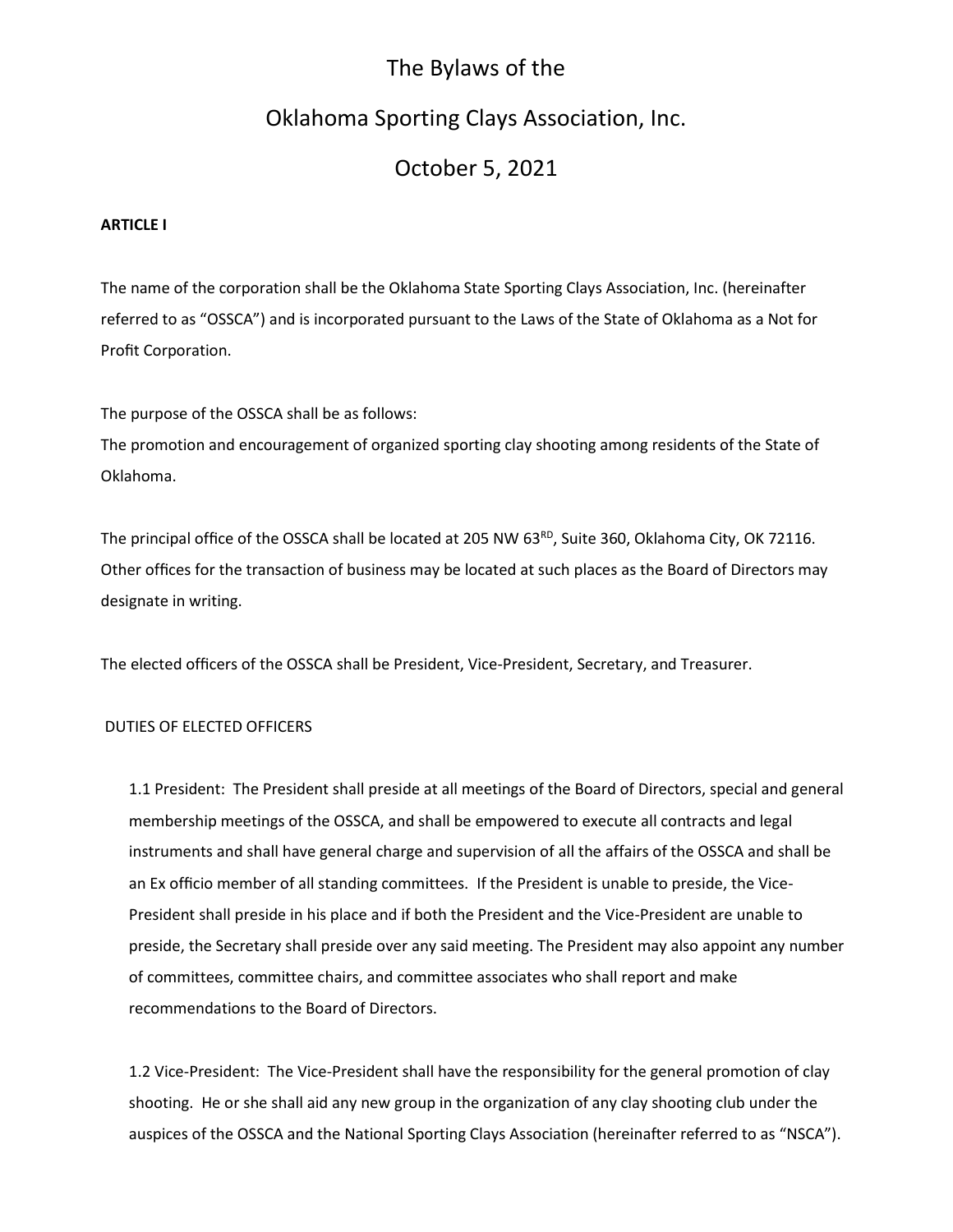1.3 Secretary: The Secretary shall keep all minutes of OSSCA meetings. He or she shall issue all notices, submit proposed shoot dates to the National Sporting Clays Association (NSCA,) and shall perform such other duties as the President or Board of Directors may require.

1.4 The Treasurer shall collect all dues and shall be the custodian of all monies, trophies, securities and vouchers of the OSSCA and shall preserve the receipts or invoices for all monies paid out. He or she is authorized to receive all funds due the OSSCA and to deposit such funds in any bank in the name of the OSSCA as may be designated by the Treasurer and approved by the Board of Directors.

#### **ARTICLE 2**

#### BOARD OF DIRECTORS:

MEMBERSHIP:

FEES:

2.1 The Board of Directors shall consist of the President, Vice President, Secretary, Treasurer, five (5) Member At Large shooter representatives who are current members of the NSCA and any appointees that are currently serving as NSCA National Delegates elected in accordance with the NSCA election held by the NSCA. As of 2021 Oklahoma has 3 National Delegates. The immediate past president shall also serve on the board as a non-voting advisory member and may be called upon to cast a tiebreaker vote in a Board Meeting. In no case shall any person be permitted to occupy more than a single position on the Board of Directors.

2.2 Nominees must accept nomination and indicate their willingness to participate in the affairs of the OSSCA Board to be put on the ballot. No At Large director may be affiliated as Owner, Manager, or fulltime employee of any range or club, or with any industry that places him/her in a position of dealing substantially with only one particular range or club. Any person seeking a position on the Board of Directors as a At Large Director shall have registered a minimum of 1000 targets in the preceding NSCA shoot year. The five (5) nominees receiving the most votes shall be elected to the board.

2.3 The members of the Board of Directors and the five (5) at-large members shall be determined in the following manner:

All Officers and Board Members are nominated and appointed by the existing Board of Directors.

2.4 The terms of office of the Board of Directors shall be two years and shall commence immediately upon acceptance.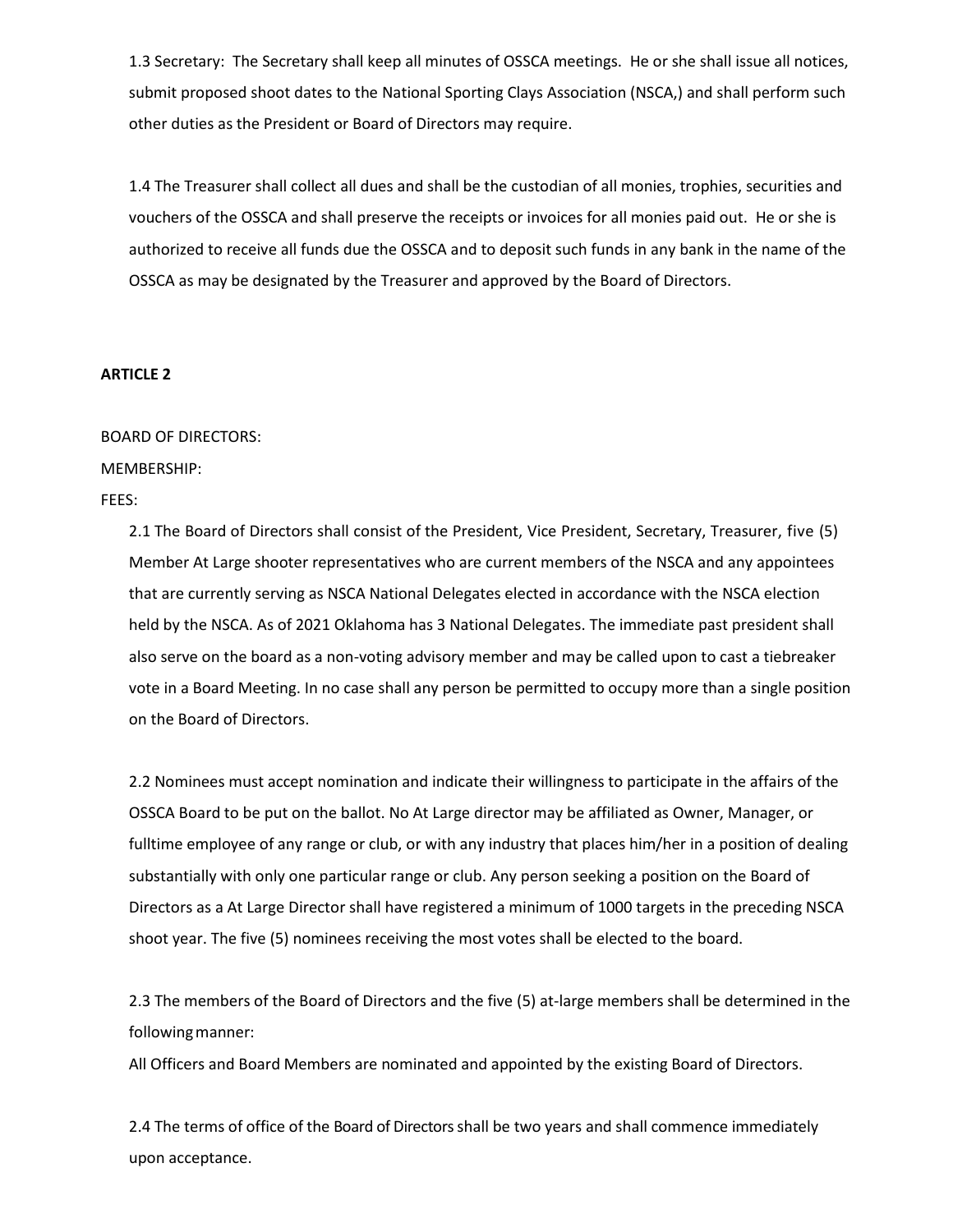2.5 Any gun club in the State of Oklahoma, having at least one sporting clays course, shall be eligible for membership in the OSSCA, provided said club is in good standing by being in full compliance with requirements of membership with the NSCA, being current with financial responsibilities of both NSCA and OSSCA. Any resident of the State of Oklahoma shall be eligible for membership in the OSSCA, provided said resident is a current member in good standing with the NSCA and is not restricted from owing or operating a firearm under any state or federal laws. Each shooter at an OSSCA/NSCA Tournament shall be charged a State fee of \$.02 per target remitted to the OSSCA within 15 days.

2.6 The names of the members of the Board of Directors, along with email addresses and telephone numbers, will be provided to the General Membership within thirty (30) days of election either through direct mail or publication in any OSSCA newsletter, or the OSSCA Internet Web Site for the purpose of making all OSSCA directors accessible to the membership body.

2.7 Each member of the Board of Directors shall be entitled to one vote at all meetings of the OSSCA Board of Directors or any regularly scheduled or special meeting.

2.8 The Board of Directors shall have the responsibility to receive written complaints or protests against the conduct of any shooter or club which has openly violated the guidelines outlined in the By-laws of the OSSCA, included but not limited to un-sportsman like conduct or prejudicial acts that are detrimental to the best interests of the OSSCA. Upon consideration of all facts, the OSSCA Board may take action against said shooter or club/range. The OSSCA Board of Directors shall be authorized to adopt sanctions or penalties on a case-by-case basis, including but not limited to revocation of OSSCA Membership, cancellation of shoot dates, fines not exceeding \$500.00 and notification to the NSCA of acts or actions and non-compliance with rules and regulations of the OSSCA or NSCA.

2.09 The Board of Directorsshall have full charge of allmatters covered in the By-laws, including special meetings, and any and all other business that is reasonably presumed to be within the powers or duties of the Board.

2.10 A vacancy Occurring on the Board of Directors may be filled by the affirmative vote of a majority of the Board of Directors even if there is less than a quorum of the Board of Directors. The Board of Directors so chosen shall hold office until the next regularly scheduled election of the Board of Directors by the membership-at-large.

2. 11 The Board of Directors at any time may, by affirmative vote of a majority of the members of the Board then in office, remove any officer elected or appointed by the Board of Directors for cause or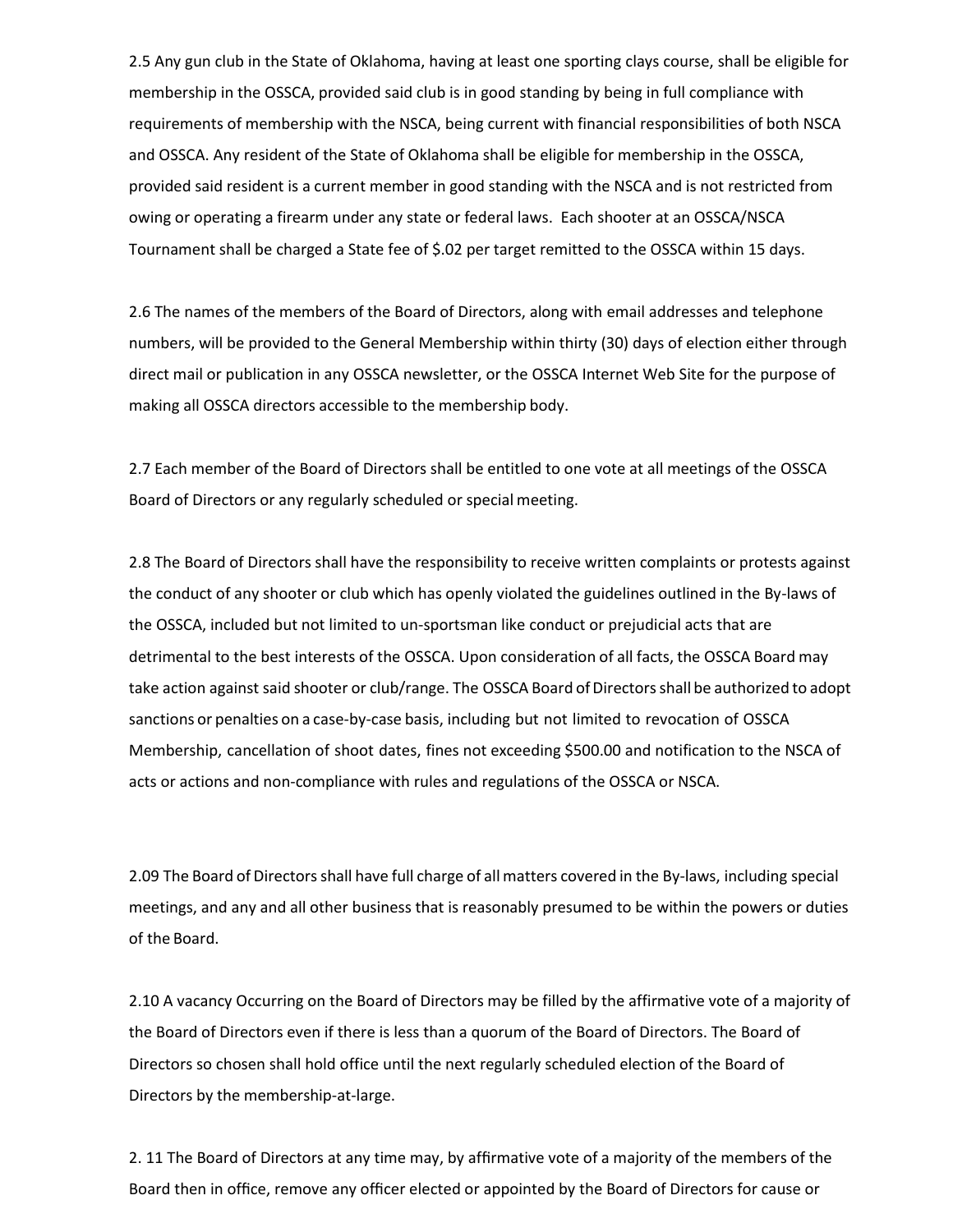without cause.

2.12 Any Director may be removed, for cause or without cause, or considered to have interest in, or participating in, anything that is conflicting with the goals of OSSCA, by a majority vote of the Board of Directors at any annual or special meeting.

Upon such removal of a Director, the remaining Directors shall elect a Director to replace such removed Director at the same meeting (if replacement is available) at which such removal took place. If an alternate is not available, one may be appointed by the then current president or vice-president if the board member removed was the president.

#### **ARTICLE 3**

#### ANNUAL AND SPECIAL MEETINGS:

3.1 There shall a minimum of two regularly scheduled meeting types during the course of each calendar year:

(1) Annual GeneralMembership Meeting to be held in January of each yearforthe conduct of general membership business. On even numbered years, nominations and election of officers shall be a mandatory order of business.

(2) Annual State Championship Meeting - to be held for the benefit of the general membership at the location and on the date of the OSSCA State Championship.

3.2 Boardmeeting are to discuss all relative topics including prospective expenditures, state shoot details, committee formation and reports, club and shooter issues, bank balances, complaints, shoot dates, new clubs, committee chair presentation, etc. Secretary will announce tentative agenda, date and time to all Board members including past president. All non-recurring expenditures must be approved by Board majority attending. There need not be a quorum for this vote however, agenda sent in advance must include sufficient detail on voting issues.

3.3 The President may call a special meeting of the OSSCA at any time. Any member of the OSSCA upon written request, may, petition the Board of Directors to have specific business conducted for the good of the organization. Upon the consensus of one-third of the Board of Directors, a special meeting of the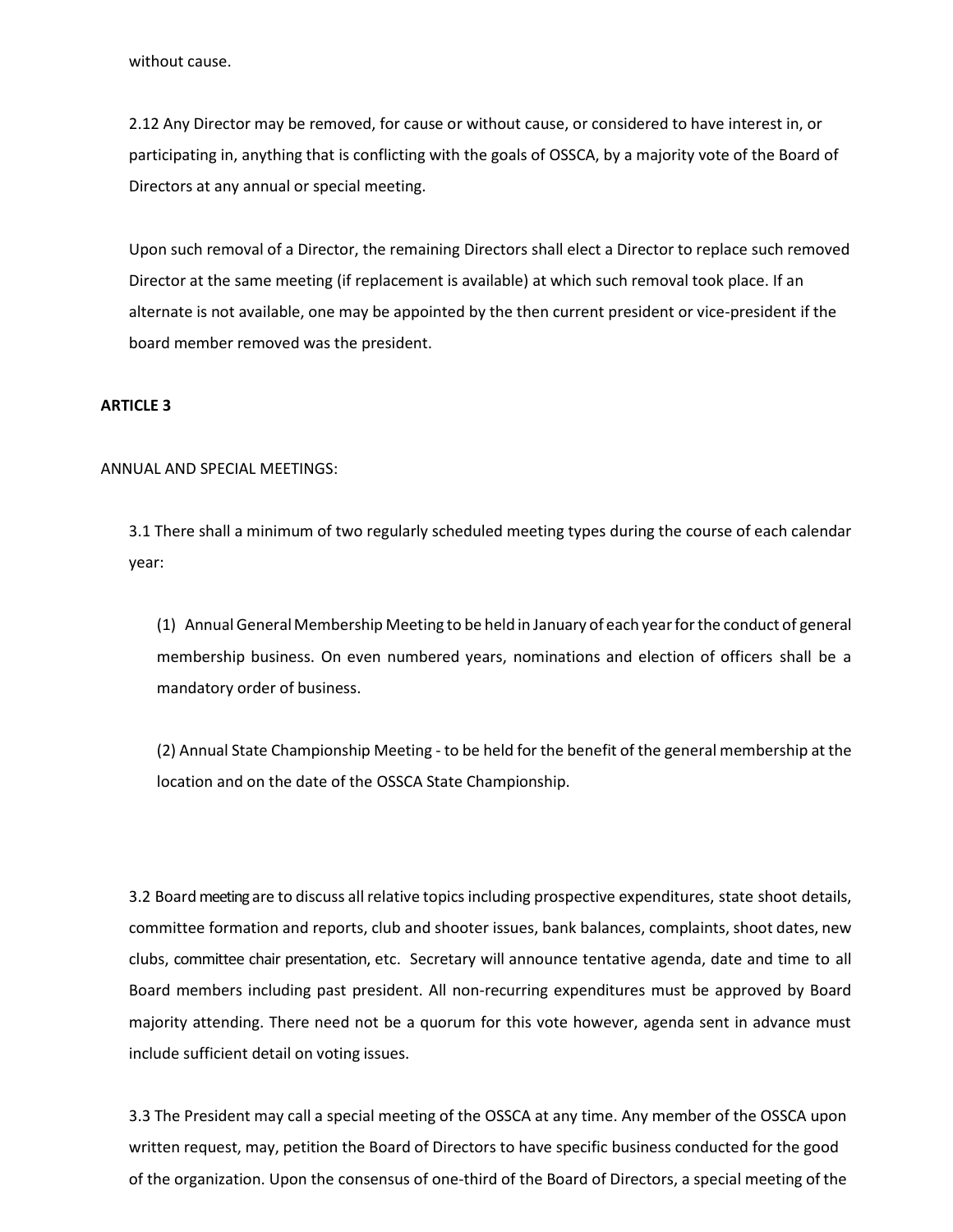3.4 The President shall be empowered to conduct special single purpose meetings on any subject at any time by mail or electronically via e-mail or telephone. The special procedure shall be for the President to notify all of the directors of the specific purpose of the meeting, present any discussion that he/she deems applicable, and forward all information or discussion received to all of the directors. Any vote necessary shall then be called for, and the result forwarded to all of the directors. A lack of response or no vote within ten (10) days by any director shall be considered as if the director was not present. A copy of the discussion and results shall be forwarded to the Secretary for inclusion in the minutes. A simple majority of the Board of Directors shall constitute a quorum for the transaction of all business at any meeting.

3.5 The order of business at all meetings shall be as follows:

- (1) Seating of Board members.
- (2) Reports of Committees
- (3) Amendments to the By-laws
- (4) Unfinished Business
- (5) New business
- (6) Adjournment

# **ARTICLE 4**

TOURNAMENT SCHEDULING:

4.1 The Annual Range Owner & Shoot Date meeting is held each September each year. The range owners select dates at this meeting. Range owners will select a designee to coordinate dates and a master calendar at this meeting.

4.2 The OSSCA Board of Directors shall designate the range owner's designee to the NSCA as the only person authorized to represent the OSSCA in regard to NSCA tournament dates. The designated contact shall inform the NSCA of the OSSCA shoot schedule as approved by the range owners at the annual range owners meeting.

- 1. Dates will be submitted as approved to the NSCA range secretary.
- 2. Shoot numbers will be obtained when tournaments are named and submitted by clubs on their NSCA shoot date form.
- 3. Clubs will leave the meeting with a signed form with the correct dates

The designated contact shall obtain approval from the quorum of range owners present at the annual range owners meeting. All dates should be free from conflict before submission. In the event a compromise cannot be met among range owners alone, the executive committee shall be apprised of both sides. A vote shall be taken coordinated by OSSCA President.

Scheduling Changes

In the event that a shoot date must be moved. The club needing to move a date must contact the range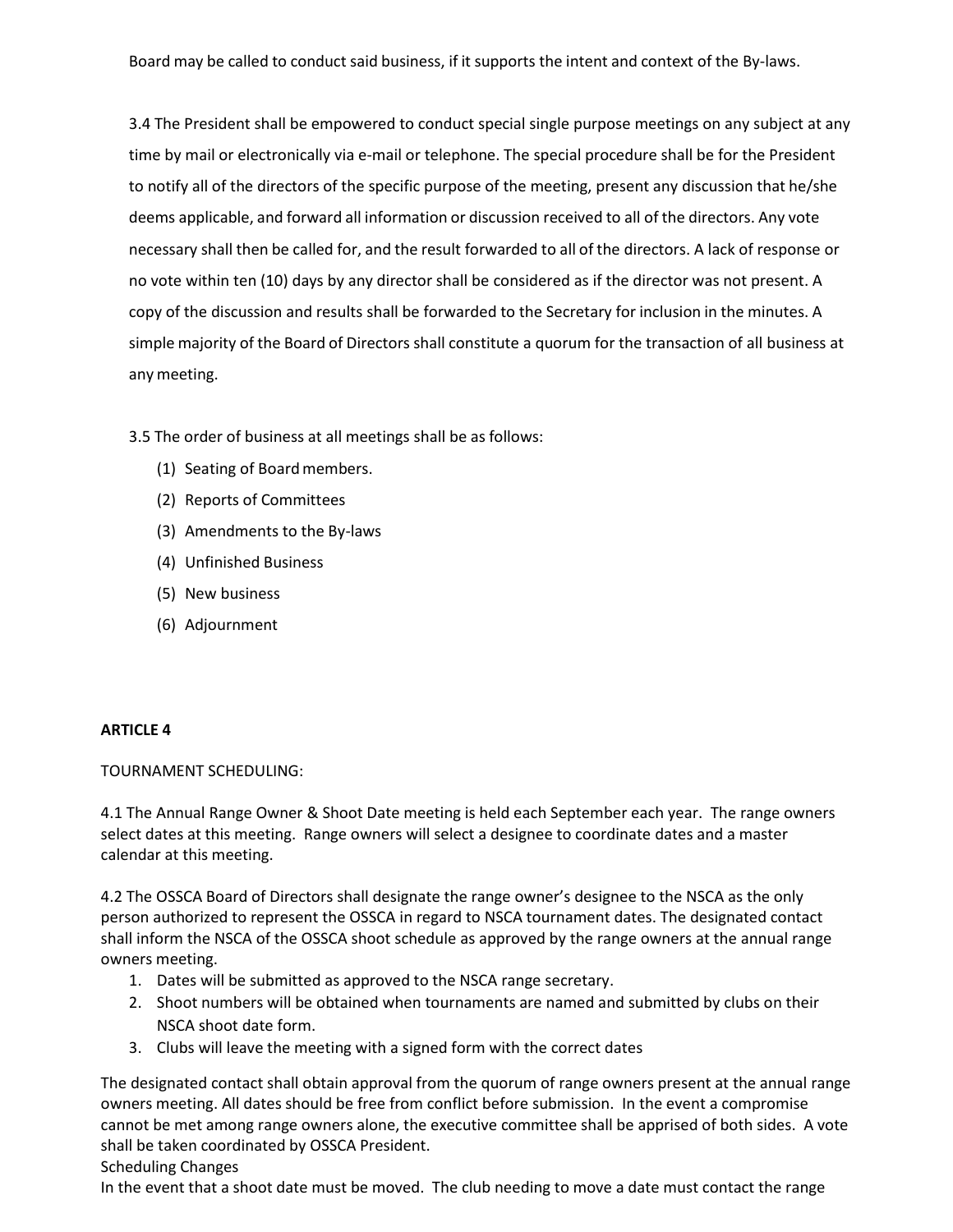owner's designee for a review of the master calendar. The club may propose a date change. If no shoot is scheduled on that weekend and it is open, all clubs will be notified of the change and the OSSCA President will be carbon copied of the change. The NSCA Secretary will be notified of the official change of the dates. Range owners are not obligated to work with other range owners to horse trade on dates. Collaboration is encouraged amongst ranges, but a range owner is not required to collaborate with another range if they feel it is not in their own club's best interest.

4.3 In the annual date selection process, any club in good standing may request any date to host a shoot. For the benefit of both shooters and clubs, it shall be the responsibility of the range owners to coordinate and approve the assignment of shoot dates to maximize the number of shoots available for shooters to attend.

The following situations are not allowed unless two clubs mutually agree that they are "working together".

- Conflicting shoot dates for any clubs within 150 miles of each other
- Any conflict with certain OSSCA "traditional" shoot dates deemed to be "major events"
- Conflict with the Oklahoma State Championship (no conflict will be permitted)

# **ARTICLE 5**

# ANNUAL OSSCA STATE CHAMPIONSHIP TOURNAMENT:

5.1 The OSSCA State Championship Tournament date will be determined by the OSSCA. The annual State Championship Tournament will be awarded by the OSSCA Board of Directors according to the minimum requirement set forth below. A club may host the OSSCA State Championship Tournament once every 3 years, unless there are less than 2 bids. The OSSCA shall have full discretion in modifying minimum requirements, if warranted, and in the best interest of the participants and the hosting club.

# **THE MINIMUM REQUIREMENTS AND FINANCIAL ASSISTANCE:**

# NAMING CONVENTION:

- The tournament shall be named "The Oklahoma State Sporting Clay Championships".
- All documents, flyers, and advertising are required to use this naming convention.

# EVENTS:

- All events shall not have squads of more than 5 shooters.
- No less than 450 non-communal/non overlaid registered event targets must be thrown in no less than 3 days. The selection of event targets must include 200 for the main, 100 for the preliminary, and 150 other targets chosen at the host club's discretion. A communal / overlaid target is a target that may be used for different events. For example, a sub-gauge course of 50 targets that will be shot with 410, 28, 20 super sporting, side by side and pump using same targets using different stand locations, only 50 of those 300 possible targets are considered non-communal / non-overlaid targets. Practice or special game targets such as make-a-break, snooker, long-bird, etc. are not considered event targets and are excluded. The OSSCA strongly recommends making communal targets available as it reduces cost to the club and encourages alternate shot gunning experiences for our members.

# CHAMPIONSHIP EVENT:

- 2 separate 100 target courses set with a minimum of 12 stations and no more than 14 stations.
- Must be shot over two days.
- 4 specialty target machines per course thrown per event. A tower target is recommended but not mandatory.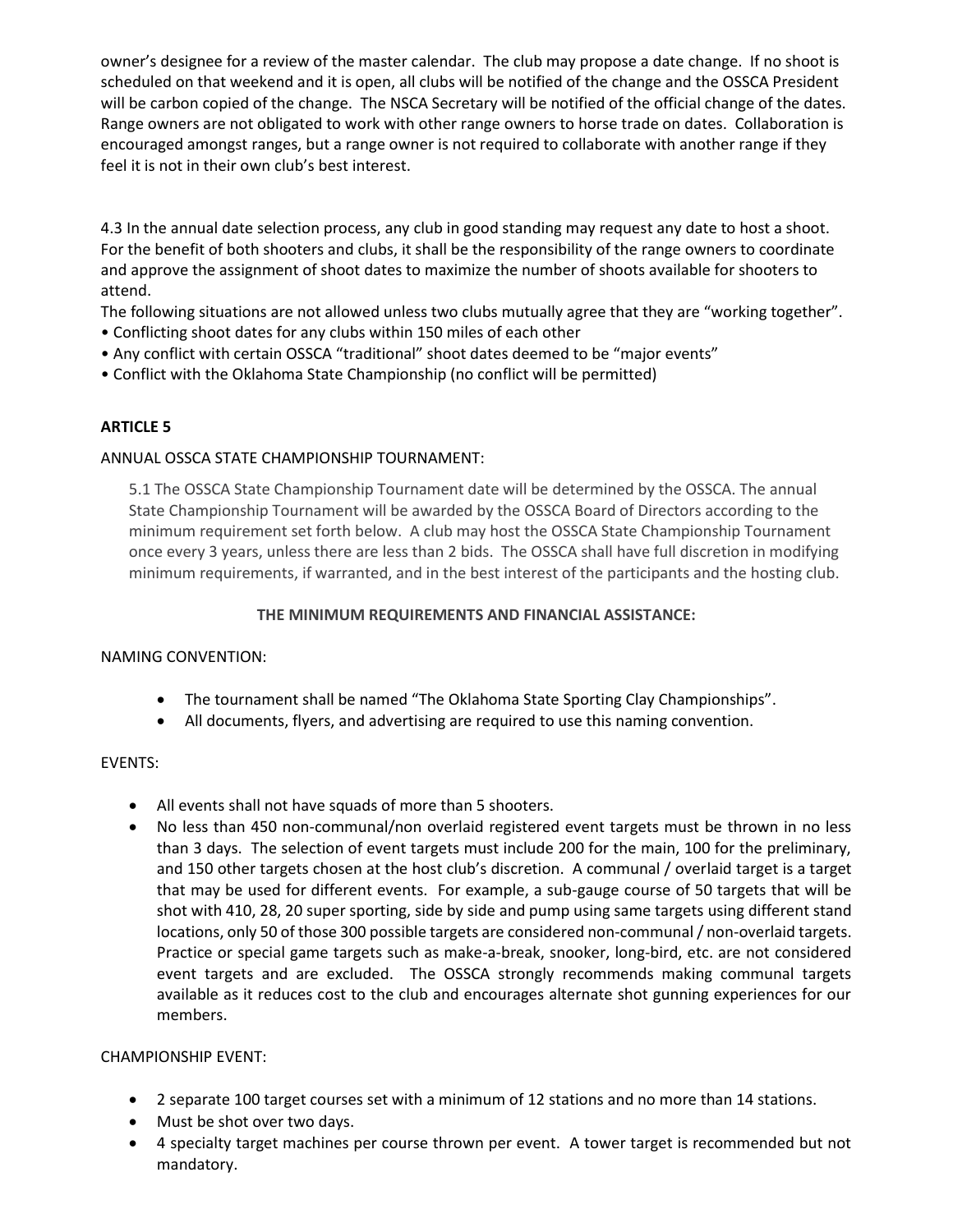- Towers are defined as any structure, including natural terrain, with a minimum height of 25 feet above the plane of the shooting station.
- Specialty targets are defined as midi, rabbit, battue, or 70mm and can be used in any combination.

# PRELIMINARY EVENT:

- 1 separate 100 target course with a minimum of 12 stations.
- Two specialty target machines per course.
- A final "Adios Cup" event is suggested but not required.

# 5 – STAND EVENT:

- This event is not mandatory.
- Shall be at least 50 targets or more set over 25 bird layouts each to include at least one specialty trap per layout.
- Each layout of 25 targets must have a minimum of 6 trap machines, and a maximum of 8 machines.
- All machines must be properly marked.
- Menu signs must be placed in front of each 5-stand cage.

# FITASC EVENT:

- This event is not mandatory.
- Either 50 or 100 targets set over 2 or 4 parcours and shall include at least one specialty target per parcour.
- 3 shooting pegs per parcour are acceptable.
- This event will be recognized as a "State Championship".

# SMALL GUAGE EVENT:

- 50 targets with a minimum of 6 stations or 100 targets with a minimum of 12 stations with at least 1 specialty target for the 50-target event and 2 specialty targets for the 100-target event.
- On a communal course, each station should have at least 3 different traps and different shooting positions to facilitate a different presentation for the 20 gauge, 28 gauge and 410 gauge events.

# SUPER SPORTING EVENT:

- This event is optional but recommended.
- Course layouts must have minimum of 3 traps on each station.

# PUMP AND SXS EVENTS:

- These events are optional.
- 50 targets with a minimum of 6 stations or 100 targets with a minimum of 12 stations with at least 1 specialty target for the 50-targer event and 2 specialty targets for the 100-target event.
- These events could utilize the small gauge course.

# TARGET SETTERS, TRAP MECHANICS AND SCORE KEEPERS:

- Target setters must be experienced in setting targets and are required to submit the names of each target setter of each event in their bid proposal to host this event.
- It is recommended that each course of the main event have a different target setter, but this is not mandatory.
- The host shall have the necessary number of trap mechanics with electronic communication.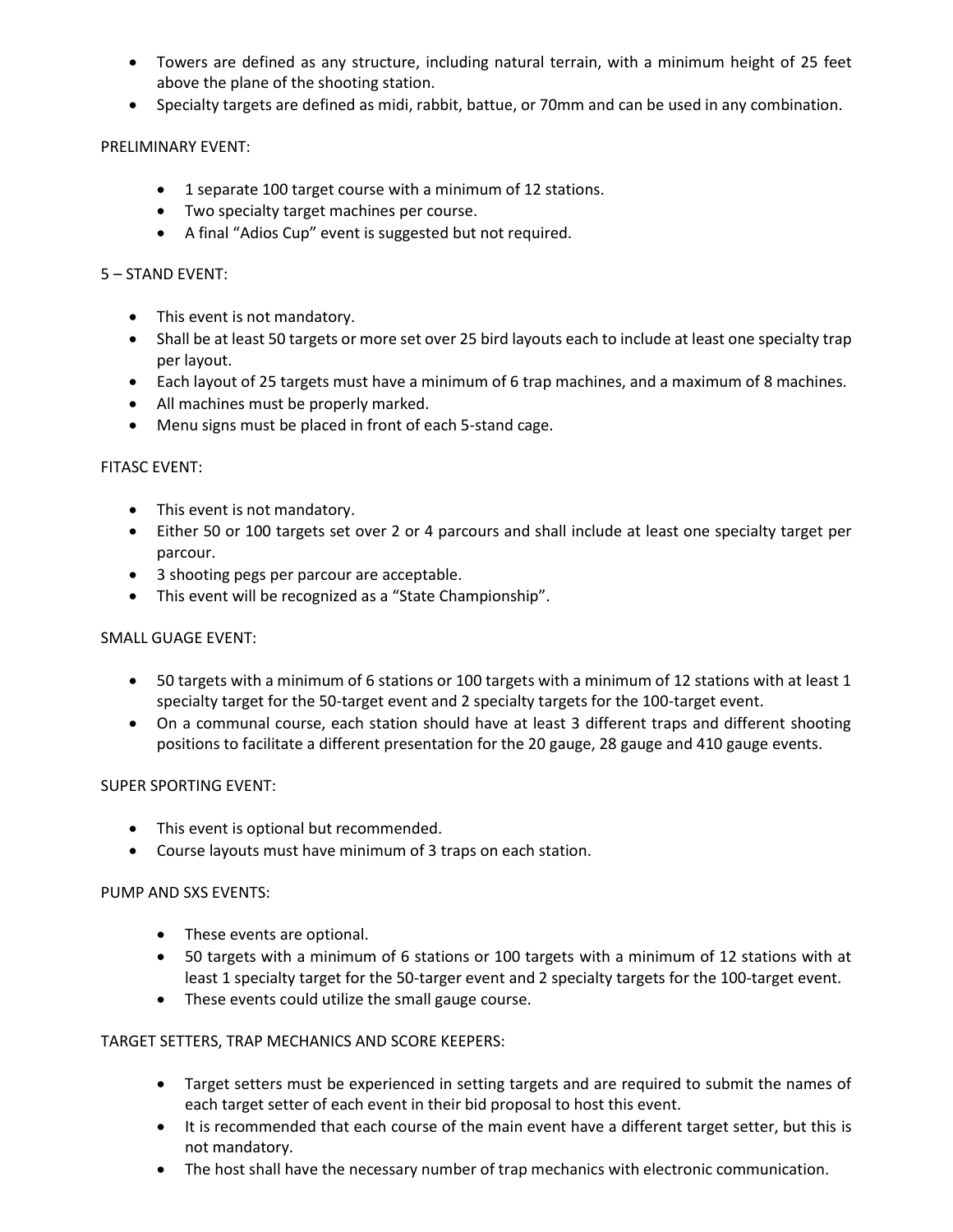- The "Main Event" and "FITASC" MUST HAVE TRAINED SCORE KEEPERS. All score keepers must have experience scoring NSCA registered tournaments. It is recommended that all events have score keepers but is not mandatory. The FITASC referee must be certified in accordance with the rules of the NSCA.
- Score keepers shall be provided adequate shade protection from the sun.

# PRACTICE:

- At least one practice field must be available 45 minutes prior to the first rotation of the day and must remain open until the start of the last rotation of the day.
- The price of 20 practice targets shall not exceed \$8.00.

# SIDE GAMES:

- There shall be at least one added game of "Make a Break" or "Snooker" layout, with a minimum of 7 traps, available from noon until at least 5PM on Thursday or Friday, and 9AM until 4PM on Saturday and Sunday. Sunday is optional.
- These games shall include a shooter's pot "Top Eight Shoot-off" that will commence on Saturday at 5:30pm. Cutoff time for qualifying entries in the "Top Eight Shoot-off" will be 4: PM on Saturday. These games may be shot by any shooter and no shooter will be required to play the "Top Eight Shoot-off" in order to participate.
- Additional games such as "long bird", Tower pairs etc., are encouraged. The price of these will be determined by the host club.

# PROTEST COMMITTEE:

- The host club shall assemble a protest committee consisting of 5 qualified individuals that are knowledgeable of NSCA rules. At least one member of the Protest committee shall be a OSSCA Board member or a National Delegate.
- The protest committee will also include the range owner or host, if qualified.

# DURATION:

• Host club and OSSCA shall agree on duration of (3,4 or 5 days) of the event.

# CLUBHOUSE / DINNING / MEETING FACILITY:

- The host club shall provide access to a clubhouse or covered pavilion of at least 500 square feet and shall be equipped with at least 2 restrooms.
- The pavilion may be a rented tent.
- An air-conditioned facilities must be available.

# RESTROOMS:

- It is required that each sporting clays course has a minimum of one restroom available. Portable rental toilets may be used.
- The clubhouse area shall be equipped with a least 2 permanent toilets.
- All restrooms must contain toilet paper and be serviced routinely. A bottle of non-water hand wash will be provided in each portable toilet.

# HEALTH & SAFETY: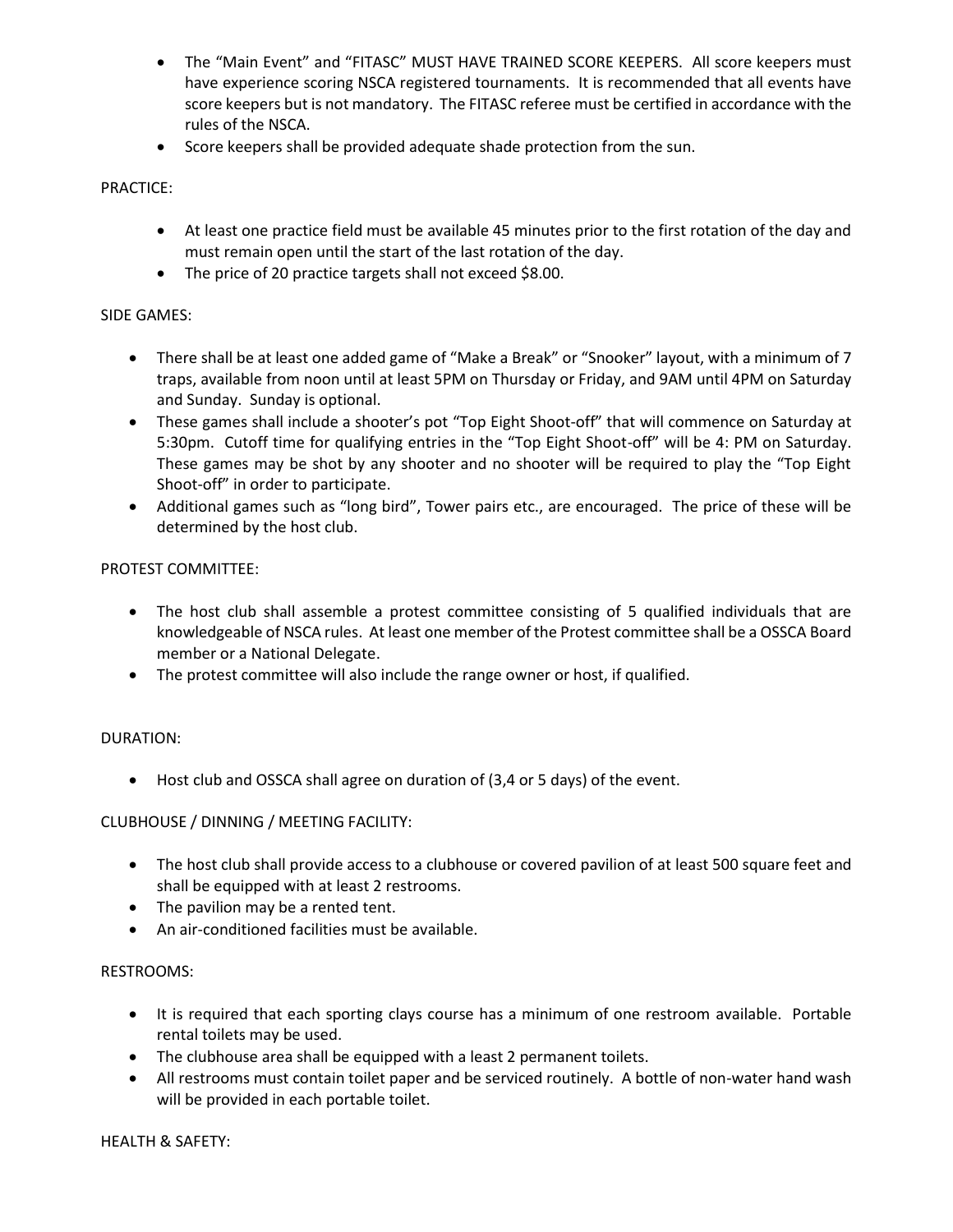- There shall be adequate shade erected (10x10 recommended) at every third station at every event where there is not natural shade available.
- There shall be at least 1 (one) cooler with ice and bottled water, at every  $3^{rd}$  (third) or  $4^{th}$  (fourth) station of every course.
- Fruit and snacks should be provided at a central location.

# WATER TRUCK:

- In the situation where any of the events or where shooting carts travel and there is a possibility of dust being kicked up by cart or vehicle traffic, the host club shall furnish a watering truck to keep trails watered down to prevent excessive dust.
- This shall be done on a scheduled basis prior to the start of the tournament and throughout the day while keeping the inconvenience to shooters to a minimum.

# SIGNAGE:

- All courses shall be marked with legible signage.
- All shooting stand numbers shall be clearly marked and identifiable from cart path. Each shooting stand shall contain a menu with a description of targets being thrown.

# STATIONS:

• All shooting positions must be affixed to the ground by means of stakes or other fastening devices.

# PARKING:

• Sufficient parting shall exist and deemed adequate by OSSCA.

# FOOD SERVICE:

• Food service of some type, with a varied menu, must be available on-site with sufficient capacity to provide service to the expected number of shooters.

# SHUTTLE TRANSPORT:

• The host club shall provide a shuttle transportation system if deemed necessary by the OSSCA.

# SHOOT PROGRAM:

- Each prospective shooter shall receive an Official Shoot Program with entry application, via USPS or hosts club website.
- This program will include a listing of all events, pricing and schedules, award structure, options, shoot off rules and procedures, as well as any official rules that specifically apply to this tournament.

# SHOOT DATE:

• The host club shall obtain OSSCA approval for all proposed shoot dates which will be posted on the OSSCA website.

# PRE-REGISTRATION:

- All shooters may pre-register in advance for any event with a minimum required deposit of \$100.00, plus any published required golf cart deposit.
- The host club may require options to be paid in cash or check.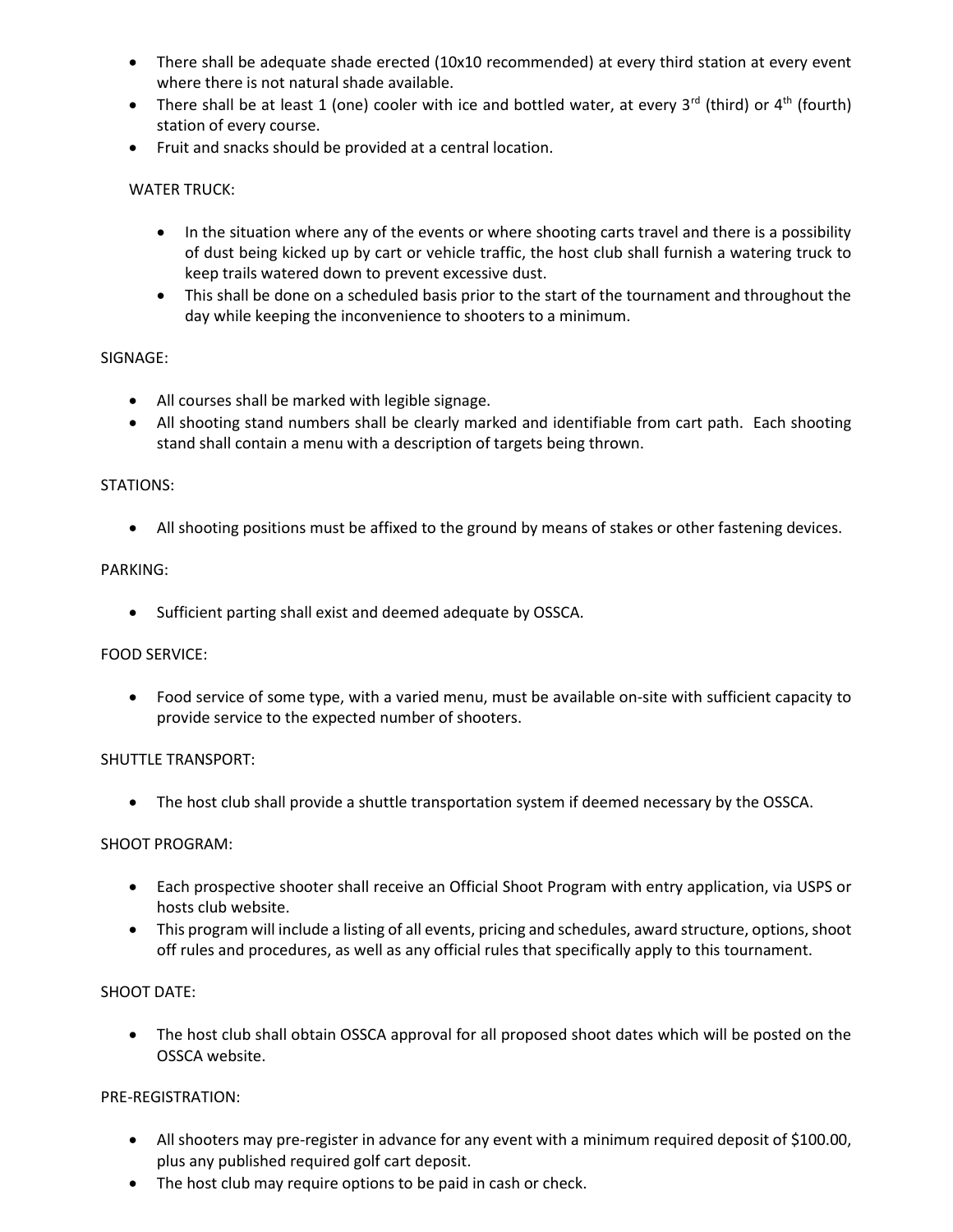- The host clubs' refund policy must be clearly stated on the registration form as well as the Official Shoot Program.
- The host club shall settle all reimbursement of returnable funds within 10 business days following the conclusion of the event.

# SCORING:

- The host club will be required to have an approved professional scorer for all registered shooting events listed in the Official Shoot Program. The scorer selected shall be responsible for:
- Accurate shooter classification
- Squadding and squad changes
- Collection of receipts payable
- Providing shooters with their shooting schedules
- Certifying and publishing event score results
- Identifying class and concurrent winners
- Calculating and publishing all option monies distributed
- Host club will provide "write in rain" score cards if necessary

# SQUADDING:

- Squads cannot exceed 5 shooters.
- The Main, FITAC and Preliminary events must be squadded.
- European rotation shall be allowed on all other events such as sub-gauge, Side by Side, pump, etc.

# SHOOT-OFFS:

- All events that have a State title associated with them will be determined by a shoot-off for the HOA, and the respective class titles, no exceptions.
- All other ties may be broken with station tiebreaker or other predetermined methods.
- All tie breaker requirements and methods must be published in the shoot program.
- The host club must ensure all eligible participants are identified, and the time & location of the shootoff is communicated.
- All Sporting Clays shoot-offs will be governed according to NSCA rules.
- All FITASC shoot-offs will be governed according to FITASC governing body rules.

# CASH PAYOUTS:

- A proposed cash payout structure for all events shall be submitted by the host club to the OSSCA.
- Cash back to class must be no less than 10% of entry fee and paid out on all events.
- All cash payouts shall be mailed out within 10 (ten) days of the completion of the State Shoot.
- The host club shall remit a spreadsheet showing all payout recipients, payout amounts, and date they were mailed, within 30 (thirty) days of the completion of the State Shoot.

# Options:

- Options shall be made available to all shooters in all events, and shall consist of, at a minimum High Overall (HOA). Class, and Lewis Class for each class designation.
- All payouts must be mailed within 10 business days after the shoot completion.

# SOCIAL FUNCTION:

- The host club shall provide for a Saturday night social. The time and location of this function shall be published in the Official Shoot Program.
- While a full dinner is not required, finger food and beverages are a minimum requirement.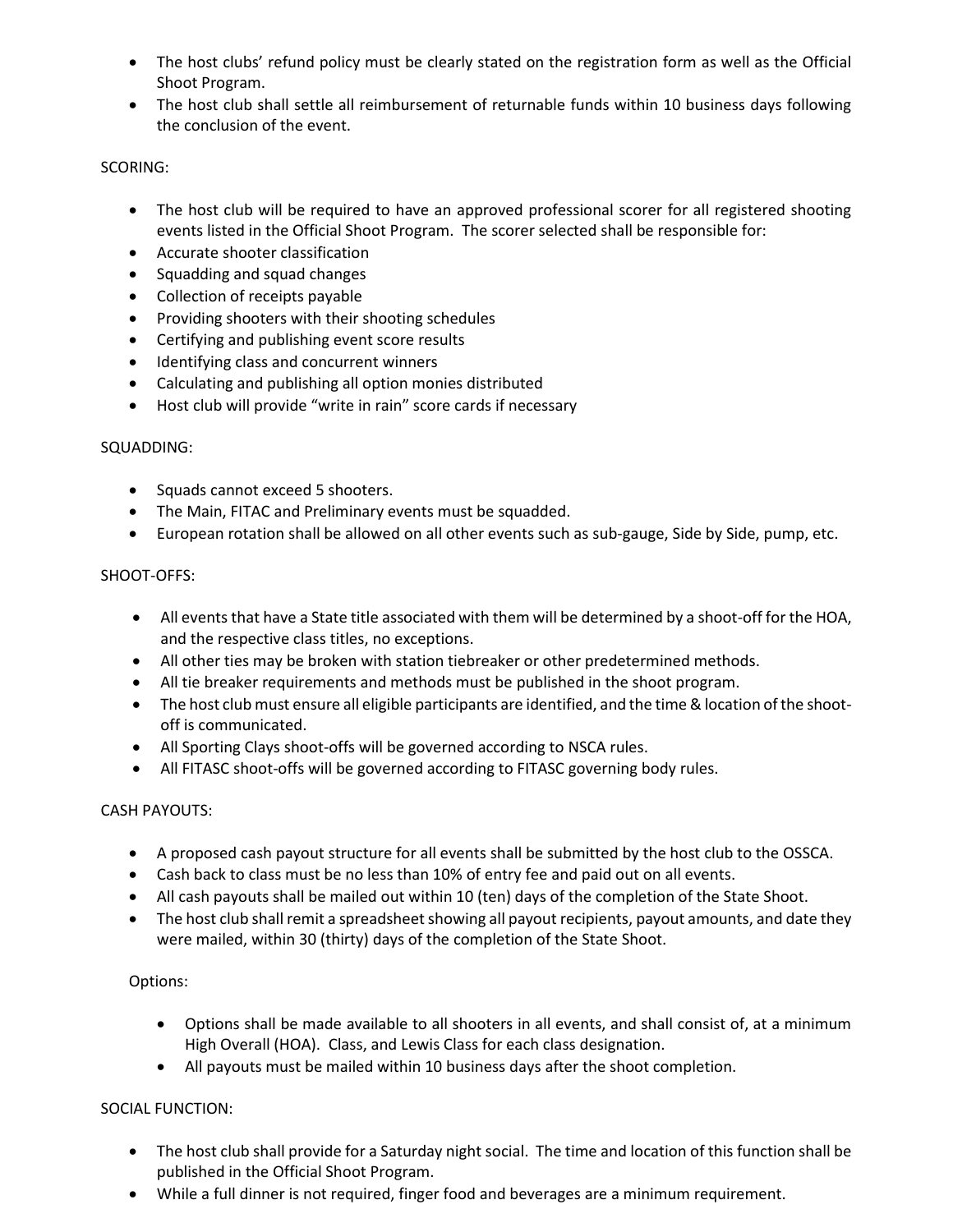GOLF CARTS:

• A sufficient quantity of golf carts shall be available to all shooters on a rental basis.

FINANCIAL SUPPORT PROVIDED BY OSSCA FOR THE OKLAHOMA SPORTING CLAYS CHAMPIONSHIPS:

- Financial support will be provided in the following matter:
- \$2,500 to be used for trophies. The selection of trophies will be selected by the OSSCA.
- The trophies will be procured by the OSSCA.
- \$1,000 given to the host club to be spent on the Saturday Evening Social Event providing refreshments and finger food. Dinner is not required.
- \$2,000 will be contributed by the OSSCA to be raffled at the Saturday Night Social only awarded to those present. The raffle items will be at the sole discretion of the OSSCA Board members.

OSSCA REQUIREMENT FOR THE OKLAHOMA OPEN CHAMPIONSHIPS:

- Financial support will be provided in the following matter:
- \$1,500 to be used for trophies. The selection of trophies will be selected by the OSSCA.
- The trophies will be procured by the OSSCA.
- \$1,000 to support expenses incurred in hosting the Oklahoma Open Championships, to be awarded to one club each year. Clubs hosting the OSSCA State of Oklahoma Sporting Clays Championship shall not be eligible to host the "Oklahoma Open Championships".
- The event must be 100 targets over 10 or more stations.

**5.2** Sponsorship Contributions to the OSSCA:

A person solicitating a sponsor for a \$300 contribution to the OSSCA will have that person's entry fees paid in full by OSSCA for the prelim state shoot. If a second \$400 solicited sponsor contribution is made by that same person, that person will also get their entire state shoot main event fees paid by the OSSCA. One \$700 donation affords both entry fees to be paid.

5.3 The proposal to host the shoot shall include information regarding minimum standards for the shoot and shall require that the club proposing for the shoot provide specific information in a requested format in order that the committee be able to fairly evaluate the proposal. The request shall also clearly specify any aid that OSSCA will provide to the club. Such aid may include, but shall not be limited to, providing trophies for selected shoot participants, and/or providing a banquet and any other support as deemed proper by the Board of Directors. The state shoot proposal will be evaluated and assigned no later than the last day in February. Should the board and the club not come to agreeable terms regarding the shoot specifics then the proposal will be denied.

5.4 The OSSCA Board of Directors shall serve as a committee for organizing the Oklahoma State Championship tournament. The board may solicit additional members to serve on the committee as desired.